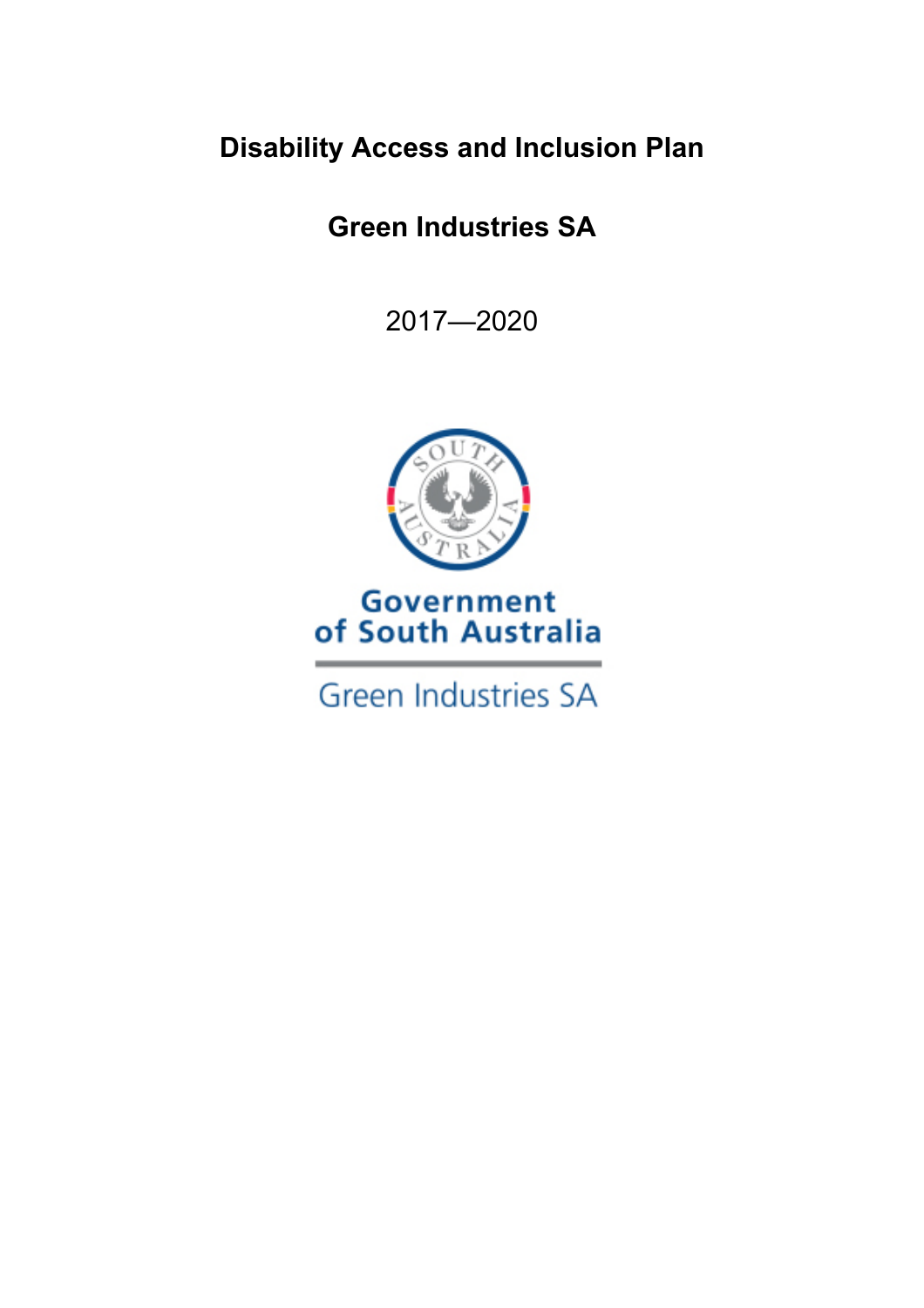#### **Contents**

| Introduction                                                                                                                | 3              |
|-----------------------------------------------------------------------------------------------------------------------------|----------------|
| Acknowledgement                                                                                                             | 3              |
| <b>About Green Industries SA</b>                                                                                            | 3              |
| Community programs and services                                                                                             | 4              |
| Corporate support                                                                                                           | 4              |
| Staff profile                                                                                                               | 4              |
| Physical environment                                                                                                        | 4              |
| Core values                                                                                                                 | 4              |
| <b>Community outreach</b>                                                                                                   | 4              |
| South Australia's Plastic Bag Ban                                                                                           | 5              |
| Working with the Phoenix Society – training and employment for people with disability                                       | 5              |
| Supporting Electronic Recycling Australia - electronic waste processing                                                     | 5              |
| International, national and state legislation                                                                               | 6              |
| <b>National Disability Strategy 2010-2020</b>                                                                               | 6              |
| Strong Voices: A Blueprint to Enhance Life and Claim the Rights of People with Disability in South<br>Australia (2012-2020) | 6              |
| South Australian Disability Access and Inclusion Plan Framework                                                             | 6              |
| <b>Definitions</b>                                                                                                          | 7              |
| Disability Discrimination Act 1992                                                                                          | $\overline{7}$ |
| United Nations Convention on the Rights of Persons with Disabilities Definition                                             | $\overline{7}$ |
| South Australians living with disability                                                                                    | 8              |
| Relationship to other policies, strategies, frameworks                                                                      | 8              |
| <b>Outcomes</b>                                                                                                             | 8              |
| <b>Outcome 1. Inclusive and Accessible Communities</b>                                                                      | 10             |
| <b>Outcome 2. Economic Security and employment</b>                                                                          | 10             |
| Outcome 3. Rights Protection, Justice and Legislation                                                                       | 11             |
| <b>Outcome 4. Personal and Community Support</b>                                                                            | 13             |
| <b>Outcome 5. Learning and skills</b>                                                                                       | 14             |
|                                                                                                                             |                |
| Outcome 6. Health and wellbeing                                                                                             | 15             |
| <b>Implementation and reporting</b>                                                                                         | 15             |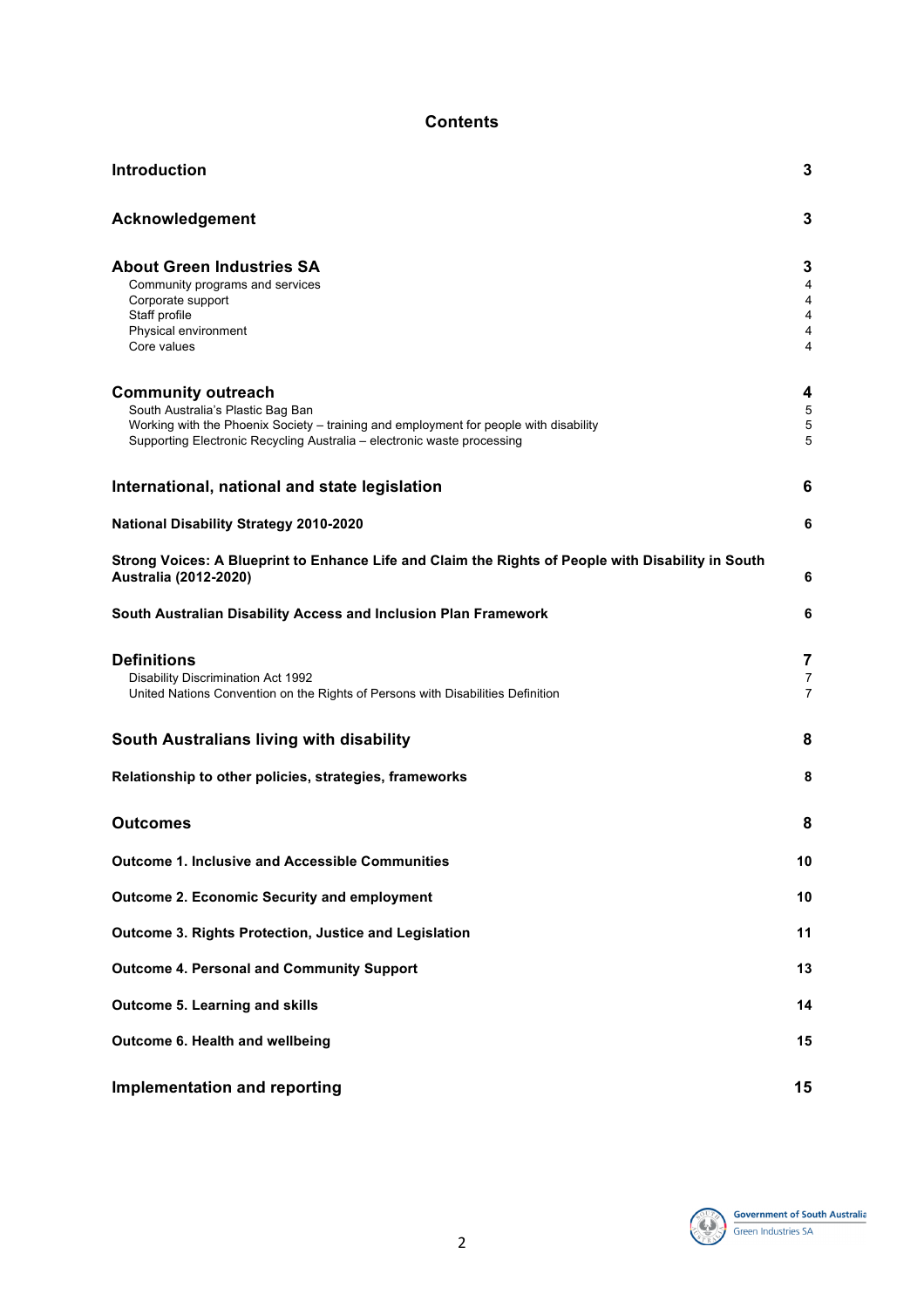## **Introduction**

Green Industries SA (GISA) acknowledges the diversity of the South Australian community. To reflect and benefit from this diversity, the agency has developed the *Disability Access and Inclusion Plan 2017–2020* (DAIP). The purpose of the DAIP is to increase staff awareness of the rights of people with disability and identify and remove discriminatory practices. The intention of the DAIP is to improve understanding and guide positive change to equal opportunity a reality for people with disability, including those working or seeking employment in the agency.

# **Acknowledgement**

GISA acknowledges the assistance of those who have contributed to the development of this DAIP, in particular:

- Workforce Development Officer, People, Capability and Culture, Customer and Corporate Services, Department of Environment, Water and Natural Resources
- Directors, Managers and staff, Green Industries SA

# **About Green Industries SA**

GISA is a statutory authority with an appointed board established under the *Green Industries SA Act 2004 (SA)* and an administrative unit established under the *Public Sector Act 2009 (SA)*. It is located at Level 4, 81-95 Waymouth Street, Adelaide.

Green Industries SA has been created to support the South Australian Government's vision for a vibrant green economy. Developing the green economy is a way to contribute towards South Australia's competitive advantage. The Green Industries SA *Business Plan* sets out the program and initiatives to be undertaken by the agency. The three key objectives in the Business Plan are:

- To keep South Australia at the forefront of green innovation in the waste, recycling and resource recovery sectors.
- To deliver reduced waste to landfill and increase the State's capacity for recycling.
- To build the State's capability and resilience in the area of disaster waste management.

The agency's key programs and activities include:

- Implementing *South Australia's Waste Strategy 2015-20* which sets strategic objectives, targets, and priorities for action to reduce waste sent to landfill in the municipal, commercial and industrial, and construction and demolition sectors.
- Developing a State-wide disaster waste management plan; a forward infrastructure investment program (waste management and resource recovery) for the next 30 years.
- Examining new business models and practices to enable the Circular Economy.
- Delivering programs to reduce business reliance on energy and raw materials, reducing production and operating costs, especially in the food and beverage manufacturing sector.
- Researching new technologies which deliver environmental and employment outcomes.
- Promoting the export of Intellectual Property in the waste management and resource recovery sector.

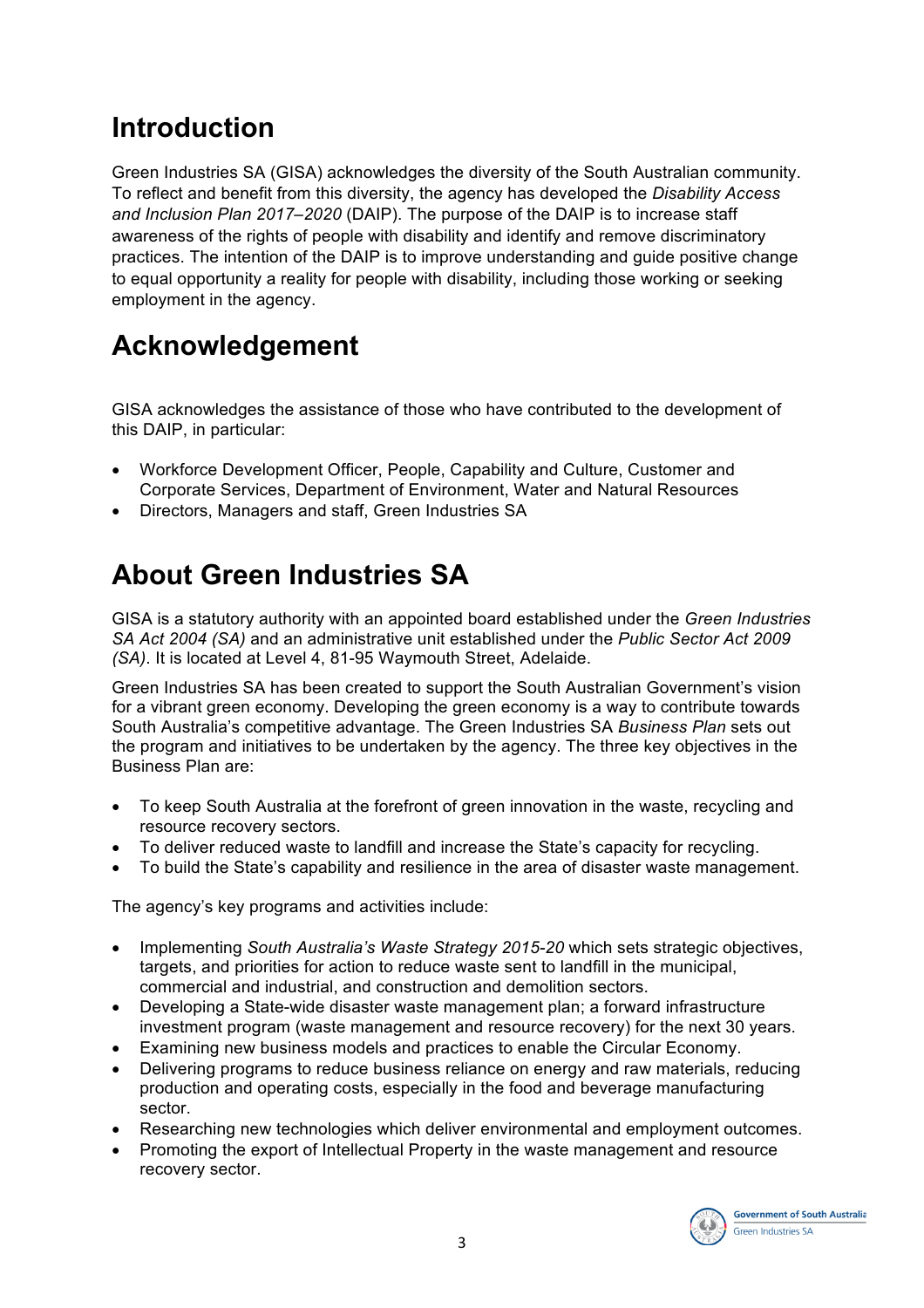• Co-investing in innovation, infrastructure and market development.

## *Community programs and services*

Community programs and services are delivered by third parties or contractors:

- Hazardous Waste Depot at Dry Creek, Adelaide provides householders with a free, responsible and safe collection and disposal service for unwanted chemicals.
- BackLight Household Light Globe Recycling program provides householders with a free light globe collection at any Mitre 10, True Value and Banner hardware store giving access to more than 60 stores state-wide.
- Wipe Out Waste school educational program, litter measurement, reduction and education and the *Recycle Right*® household education program is delivered by KESAB *environmental solutions*.

## *Corporate support*

Corporate support for the agency is managed through a Service Level Agreement with the Department of Environment, Water and Natural Resources (DEWNR). Green Industries SA participates in public sector wide equal opportunity employment programs as part of this Agreement including the *Strategy for Employment of People with Disabilities*.

## *Staff profile*

The agency employs high performing, skilled staff with expertise in policy development, social and economic innovation, behavioural change and industry assistance. Its work has been recognised internationally, with its expertise sought by other jurisdictions nationally and internationally. As of 1 January 2017, Green Industries SA did not have any staff with a declared disability.

### *Physical environment*

In 2017 Green Industries SA re-located to a new office at Level 4, 81-95 Waymouth Street, Adelaide. DEWNR contracted Disability Consultancy Services Pty Ltd to undertake a disability audit of the base building. The new fit-out has been designed and certified to meet Australian Standards (e.g. standard desk height 720mm high, with sit-stand options provided); *Disability Discrimination Act 1992* (DDA) compliant accessible sections built into joinery/reception counters to enable wheelchair access, accessible sections beneath café sinks and auto opening doors on both entrances to the tenancy on each floor.

### *Core values*

Green Industries SA adopts its core values from the Code of Ethics for the South Australian Public Sector and expects employees to follow the Code at all times:

- **Democratic values –** helping the government, under the law to serve the people of South Australia
- **Service, respect and courtesy –** serving the people of South Australia
- **Honest and integrity –** acting at all times in such a way as to uphold the public trust
- **Accountability –** holding ourselves accountable for everything we do
- **Professional conduct standards –** exhibiting the highest standards of professional conduct

## **Community outreach**

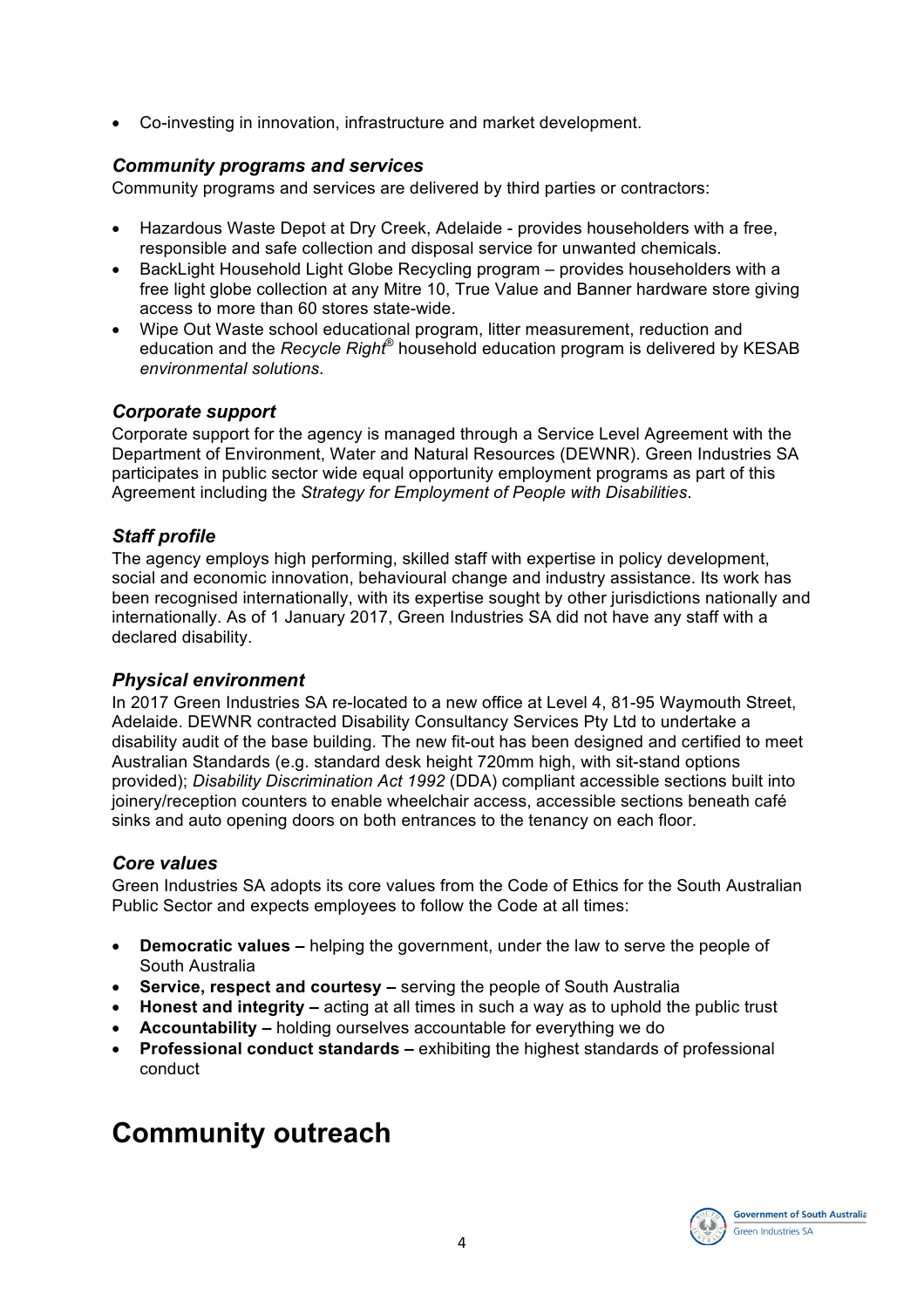Through its programs and policy initiatives the agency engages with organisations employing or working with people with disability. Several examples are included below:

## *South Australia's Plastic Bag Ban*

The SA School for the Vision Impaired used teaching resources developed to assist the community to prepare for the ban on single-use plastic bags.

Hands On SA, which employs people with disability was contracted to mail out more than 13,000 information packs to retailers throughout South Australia.

## *Working with the Phoenix Society – training and employment for people with disability*

Phoenix Society is a non-profit organisation employing more than 560 people at its five production facilities in Adelaide and Whyalla. It embarked on an ambitious greening program in 2007 to cut waste and lower energy and water consumption. Through the support of the agency's Industry Program it has successfully lowered its environmental footprint. This achievement has been recognised with a Certificate of Recognition for its long-standing commitment to improving its environmental performance.

## *Supporting Electronic Recycling Australia – electronic waste processing*

Electronic Recycling Australia, was awarded a grant of \$100,000 by Green Industries SA in 2015-16 to improve the dismantling of electronic equipment at its head processing facility in Underdale, Adelaide. In addition to improved productivity and processing capacity, 10 additional jobs will be required as a result of the processing improvements. Electronic Recycling Australia will be able to export an additional 1,000 tonnes of materials for sale on the international commodity market. Electronic Recycling Australia is a social venture employing people with disability. As at January 2017, 66 people were employed at the Underdale, Adelaide facility including 43 people with disability (65% of the workforce).

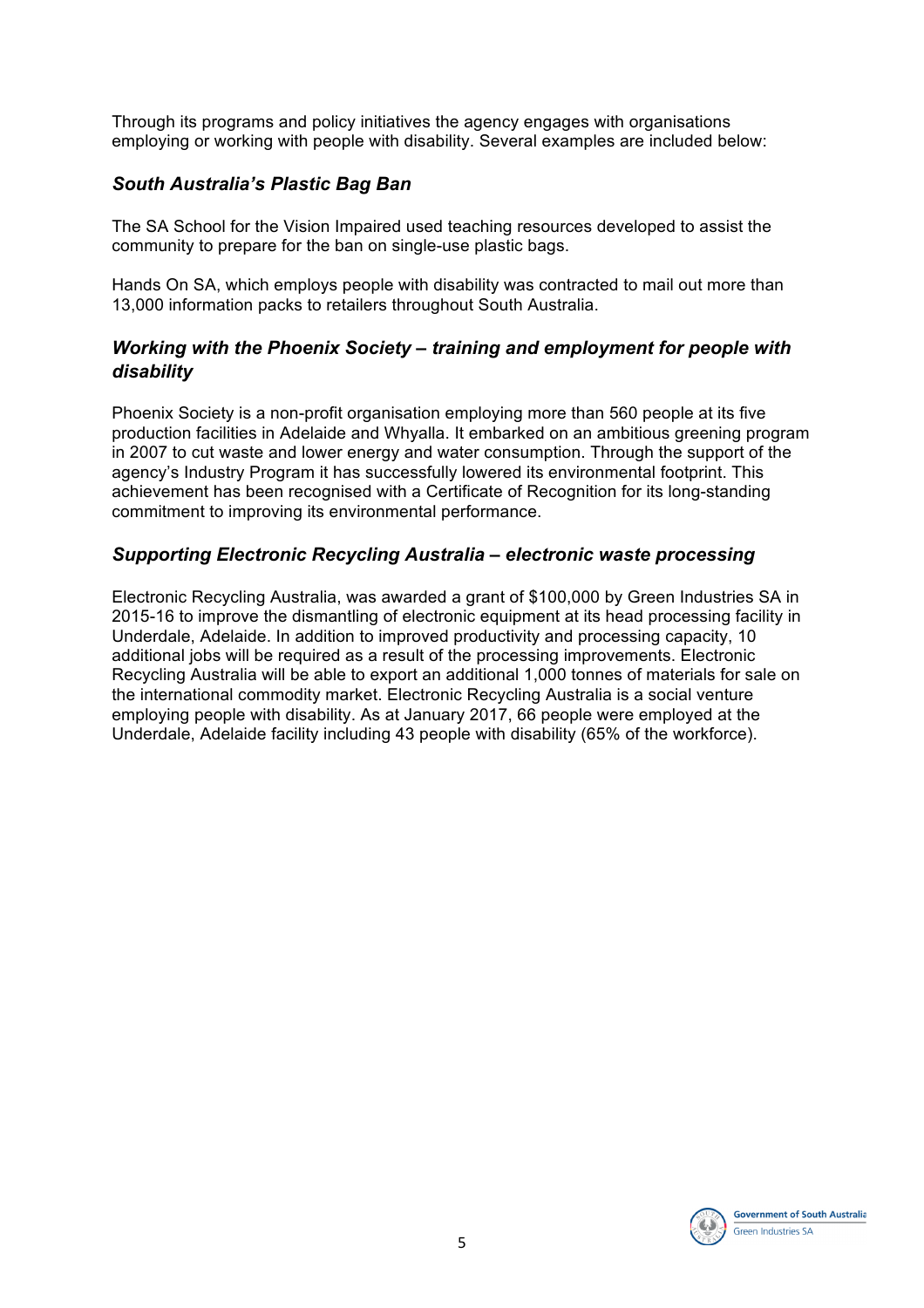## **International, national and state legislation**

The DAIP approach demonstrates the South Australian Government's commitment to improving the participation of people with disability across a range of areas so that they can enjoy the rights and opportunities provided to all citizens to reach their full potential.

DAIPs provide a systematic approach for organisations to identify and address barriers to access and inclusion and develop strategies that meet the participation and service needs of people with disability. The plans are active documents that recognise community and cultural diversity and acknowledge the valuable contribution of everyone to the social and economic fabric of our society.

## **National Disability Strategy 2010-2020**

Inherent in Australia's commitment to the UN Convention on the Rights of Persons with Disabilities is an obligation to continually improve the lived experience of people with disability. For government, that not only means improving outcomes through the specialist disability service system but also ensuring that mainstream services, programs and infrastructure are responsive to their needs.

On 13 February 2011, the Council of Australian Governments (COAG) endorsed the *National Disability Strategy 2010–2020* (NDS). The NDS provides a shared agenda to help achieve the vision of an inclusive Australian society that enables people with disability to achieve their full potential as equal citizens.

The NDS outlines a 10 year national policy framework for all governments to address the barriers faced by Australians with disability and will ensure that services and programs including healthcare, housing, transport and education, address their needs.

The NDS will help ensure that the principles underpinning the UNCRPD are incorporated into policies and programs to improve access and outcomes for people with disability, their families and carers.

The NDS was developed in partnership with the Commonwealth, State and Territory Governments under the auspice of COAG. The Australian Local Government Association also assisted in the development of the NDS.

### **Strong Voices: A Blueprint to Enhance Life and Claim the Rights of People with Disability in South Australia (2012-2020)**

In March 2012, the South Australian Government endorsed the introduction of DAIPs across government in accordance with recommendation six of the report *Strong Voices: A Blueprint to Enhance Life and Claim the Rights of People with Disability in South Australia (2012- 2020)*.

Although the DAIP strategy has a specific focus on upholding the rights of people with disability, it fits into the broader social inclusion framework of the South Australian Government.

### **South Australian Disability Access and Inclusion Plan Framework**

DAIPs are currently being developed by all South Australian Government departments and statutory authorities in accordance with the requirements of the Department of the Premier and Cabinet Circular PCO13.

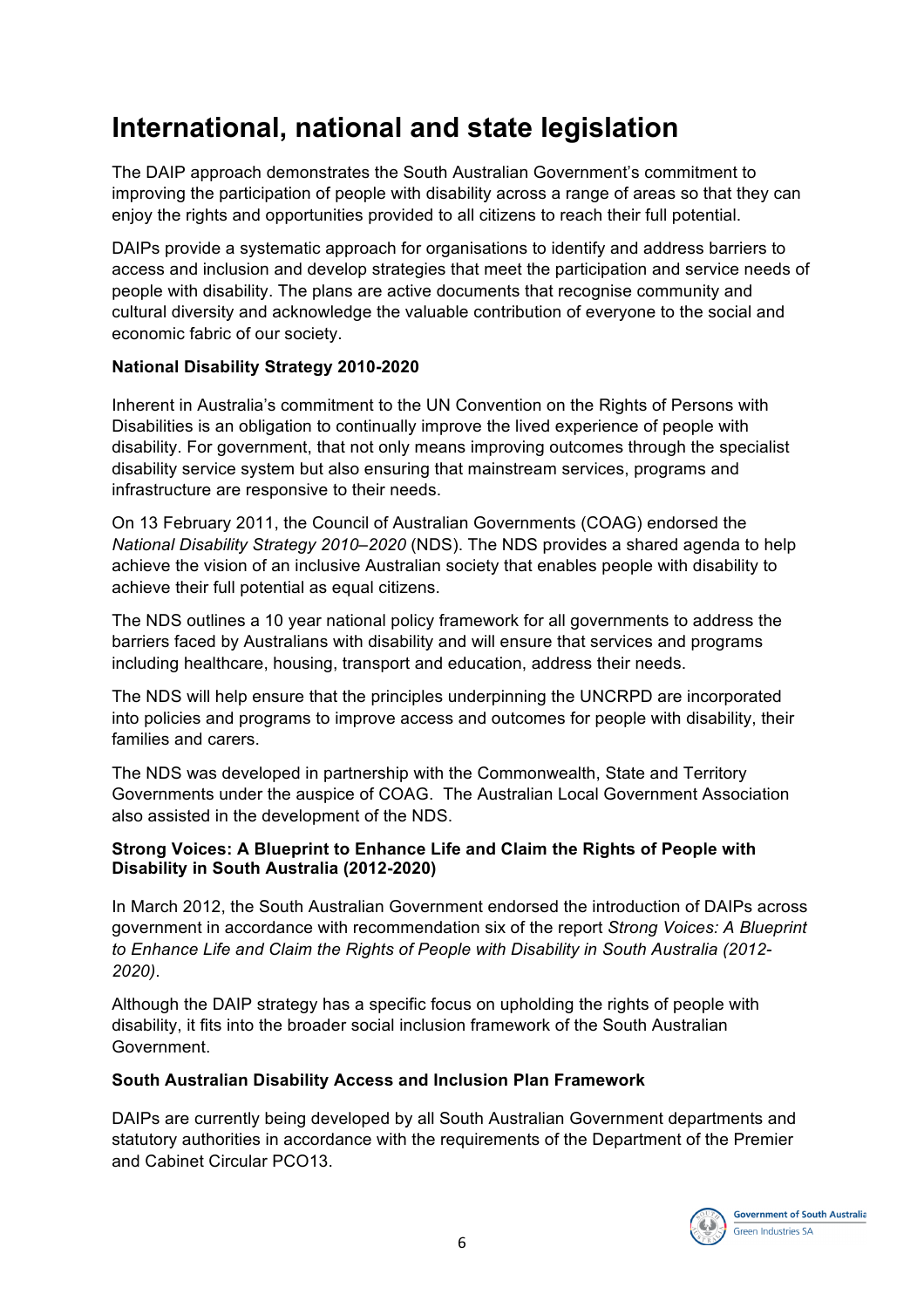DAIP key outcome areas align with those of the NDS, which were developed following extensive consultation with people with disability, their families and carers. Although aligned with the national strategy, policy directions specifically relate to the South Australian context.

This approach reflects the direction of current disability reforms in moving from a focus on service provision to a rights-based approach supporting individual choice, control and independence. Within this framework individual agencies determine actions and strategies based on their own priorities and timelines.

# **Definitions**

Under federal legislation (the *Disability Discrimination Act 1992*) and South Australian legislation (*Equal Opportunity Act 1984*) it is against the law to discriminate against someone based on their disability. Disability discrimination happens when people with a disability are treated less fairly than people without a disability and the discriminator fails to make reasonable adjustments to rectify the situation. It also occurs when people are treated less fairly because they are relatives, friends, carers, co-workers or associates of a person with a disability.

## *Disability Discrimination Act 1992*

The *Disability Discrimination Act 1992* defines "disability" as meaning:

(a) total or partial loss of the person's bodily or mental functions; or

(b) total or partial loss of a part of the body; or

(c) the presence in the body of organisms causing disease or illness; or

(d) the presence in the body of organisms capable of causing disease or illness; or

(e) the malfunction, malformation or disfigurement of a part of the person's body; or

(f) a disorder or malfunction that results in the person learning differently from a person without the disorder or malfunction; or

(g) a disorder, illness or disease that affects a person's thought processes, perception of reality, emotions or judgment or that results in disturbed behaviour;

and includes a disability that:

(h) presently exists; or

(i) previously existed but no longer exists; or

(j) may exist in the future (including because of a genetic predisposition to that disability); or

(k) is imputed to a person.

## *United Nations Convention on the Rights of Persons with Disabilities Definition*

The UNCRPD defines persons with disabilities as including those who have long-term physical, mental, intellectual or sensory impairments which interact with various barriers to hinder their full and effective participation in society on an equal basis with others. This broader understanding recognises that disability may also be a product of the environment in which a person lives. Social, attitudinal, economic and cultural barriers can limit participation

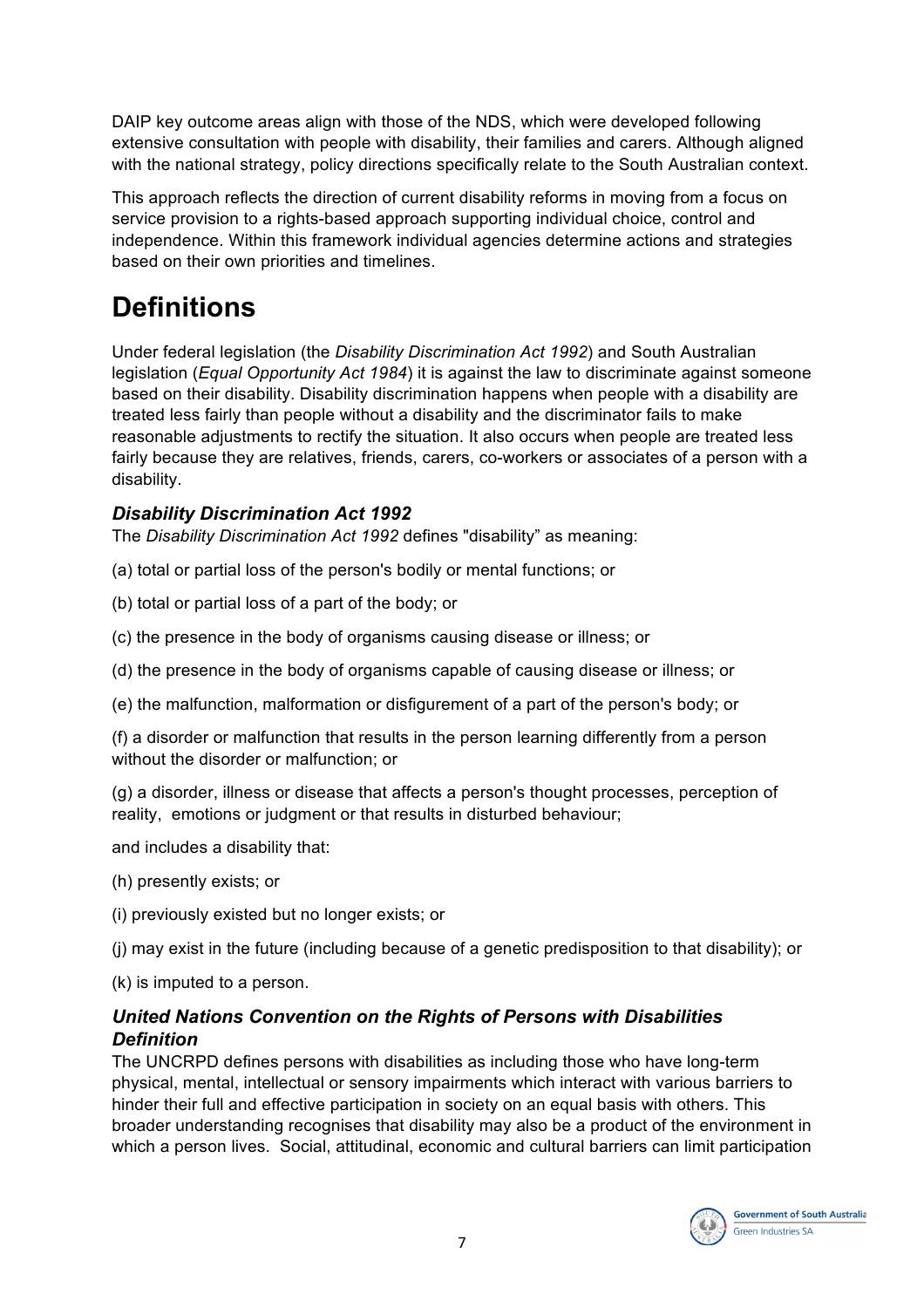as can a person's individual circumstances (ie the nature and degree of impairment, capacities and skills).

The UNCRPD defines 'discrimination' on the basis of disability to mean *"… any distinction, exclusion or restriction on the basis of disability which has the purpose or effect of impairing or nullifying the recognition, enjoyment or exercise, on an equal basis with others, of all human rights and fundamental freedoms in the political, economic, social, cultural, civil or any other field."*

## **South Australians living with disability**

The Australia Bureau of Statistics (ABS) *Survey of Disability, Ageing and Carers 2015* (SDAC) defines a person with disability as someone who has a functional limitation, restriction or impairment, which has lasted, or is likely to last, for at least six months and restricts everyday activities.

The Australia Bureau of Statistics (ABS) *Survey of Disability, Ageing and Carers 2015* (SDAC) defines a person with disability as someone who has a functional limitation, restriction or impairment, which has lasted, or is likely to last, for at least six months and restricts everyday activities.

In South Australia, over one in five people (363,800 or 22.0%) reported having a disability in 2015. Of these, nearly 90% had a specific limitation or restriction that meant they were limited in the core activities of self-care, mobility or communication, or restricted in schooling or employment.

Around 28.3% of people with disability had a profound or severe limitation in one or more of the core activity areas with a further 52.3%% having a moderate or mild limitation in core activity areas.

In 2015, there were around 19,900 children aged less than 15 years with a profound or severe limitation in core activity areas.

## **Relationship to other policies, strategies, frameworks**

South Australia's Strategic Plan 2011 *Disability Discrimination Act 1992* (Cwlth) *South Australian Equal Opportunity Act 1984* Code of Ethics for South Australian Public Sector Employees *Public Sector Act 2009 Work Health and Safety Act 2012*

## **Outcomes**

The South Australia DAIP initiative aligns with the National Disability Strategy in specifying the following outcome areas:

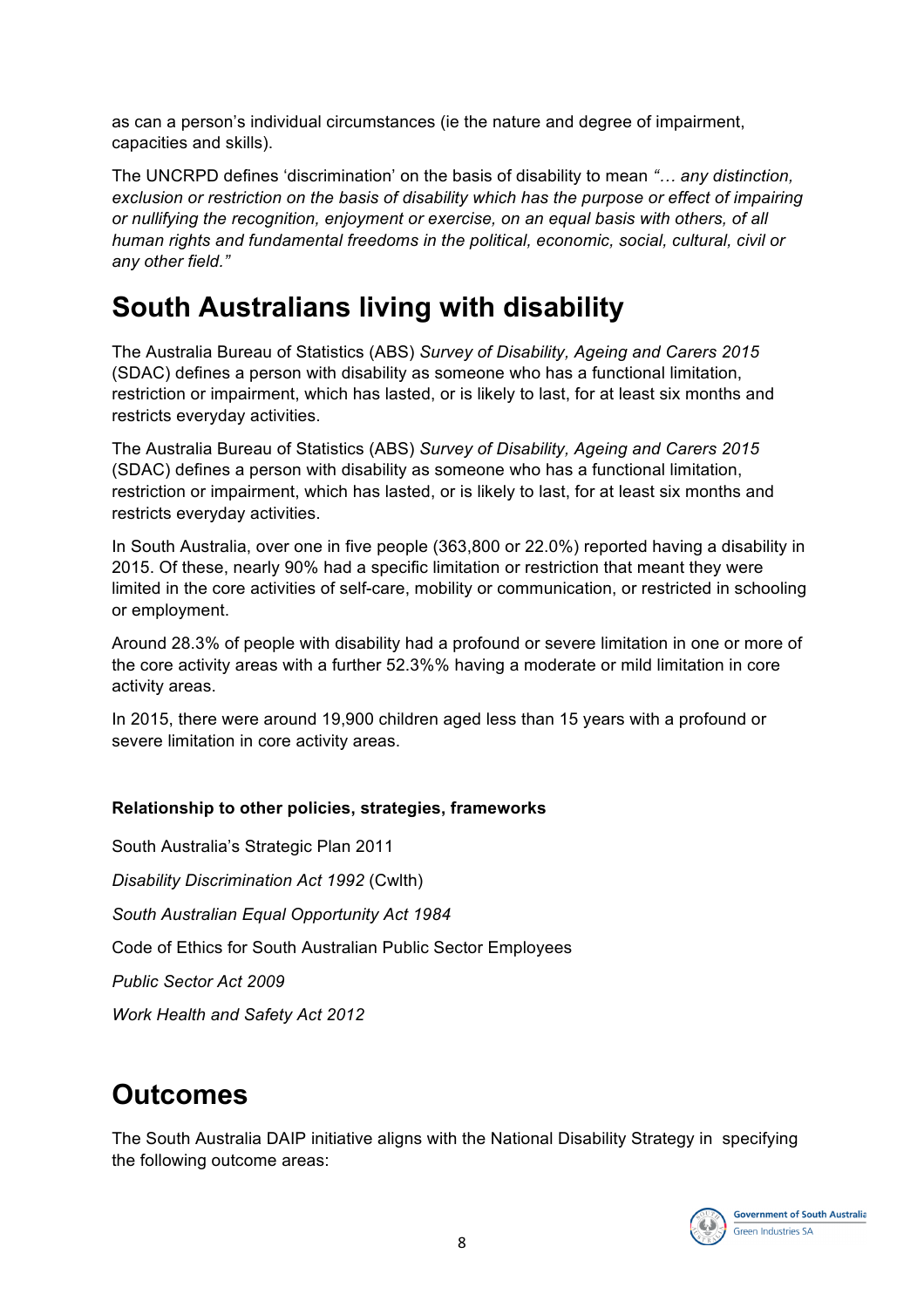### **Outcome 1. Inclusive and accessible communities**

People with disability live in accessible and well-designed communities with opportunity for full inclusion in social, economic, sporting and cultural life.

### **Outcome 2. Economic security and employment**

People with disability, their families and carers have economic security, enabling them to plan for the future and exercise choice and control over their lives.

### **Outcome 3. Rights protection, justice and legislation**

People with disability have their rights promoted, upheld and protected.

### **Outcome 4. Personal and community support**

People with disability, their families and carers have access to a range of supports to assist them to live independently and actively engage in their communities.

### **Outcome 5. Learning and skills**

People with disability achieve their full potential through their participation in an inclusive high quality education system that is responsive to their needs. People with disability have opportunities to continue learning throughout their lives.

### **Outcome 6. Health and wellbeing**

People with disability attain the highest possible health and wellbeing outcomes throughout their lives.

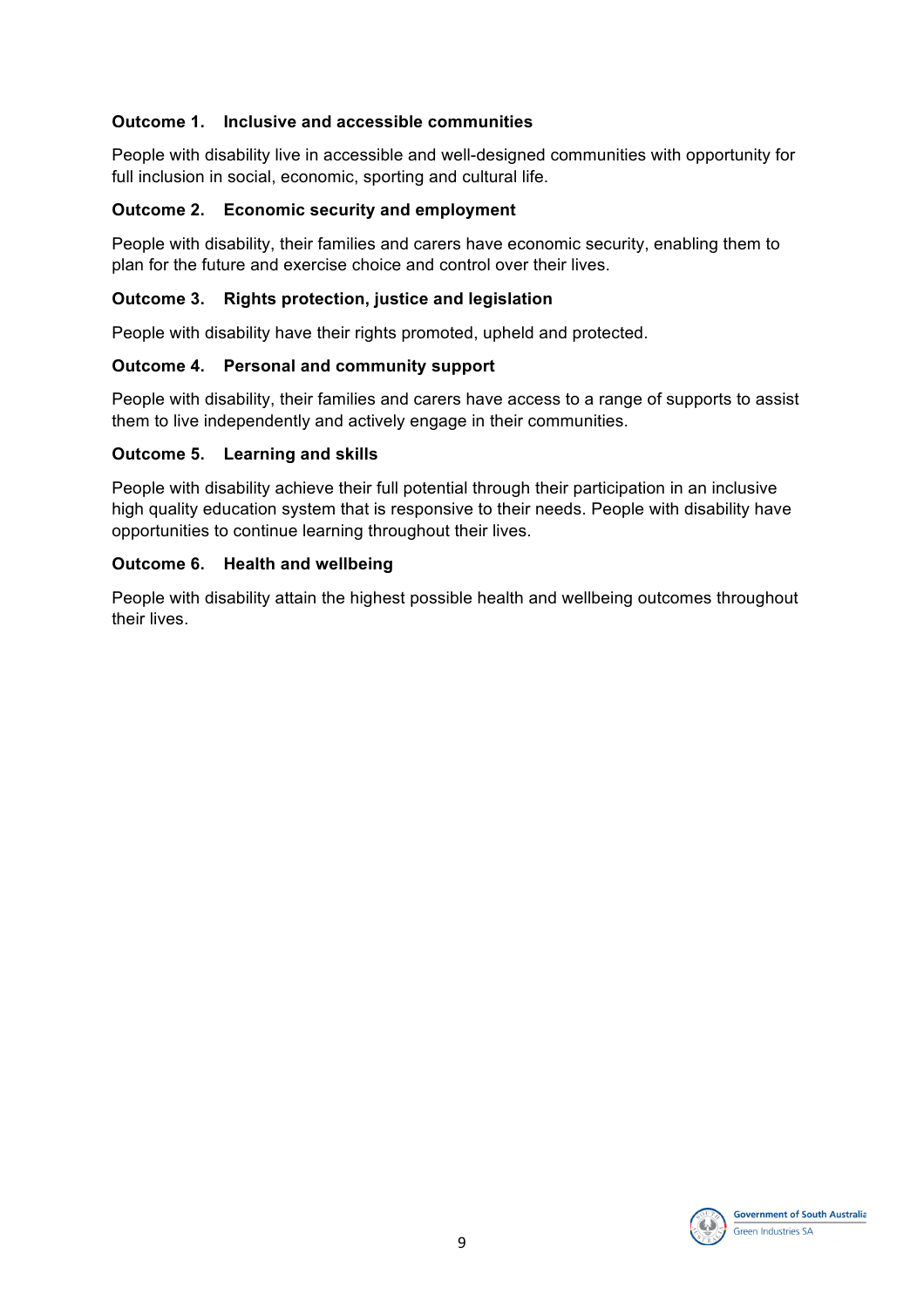## **Outcome 1. Inclusive and Accessible Communities**

|                                                                                                            | <b>Action</b>                                                                                                                   | <b>Responsibility</b>                                                                                       | <b>Timeframe</b>                                    | <b>Measureable target</b>                                                                           |
|------------------------------------------------------------------------------------------------------------|---------------------------------------------------------------------------------------------------------------------------------|-------------------------------------------------------------------------------------------------------------|-----------------------------------------------------|-----------------------------------------------------------------------------------------------------|
| Physical<br>environment                                                                                    | Office<br>accommodation<br>and fit-out meets<br>standards for<br>disability access<br><b>Building Code of</b><br>Australia.     | Department of<br>Environment,<br>Water and<br><b>Natural</b><br><b>Resources</b>                            | At time of<br>fit-outs and<br>lease<br>negotiations | New fit-out complies<br>with Building Code of<br>Australia                                          |
| Communications<br>and information<br>systems                                                               | <b>External internet</b><br>websites achieve<br>Level A compliance<br>against W3C<br>standards.                                 | Manager,<br>Communications,<br>Media and Digital                                                            | December<br>2017                                    | 100% of agency<br>websites currently in<br>use comply with Level<br>A standards where<br>possible.  |
|                                                                                                            | Public<br>communications<br>use accessible<br>technologies and<br>alternative formats<br>where appropriate.                     | Manager,<br>Communications,<br>Media and Digital                                                            | Ongoing                                             | Alternative formats<br>provided when<br>required                                                    |
| Civic life                                                                                                 | Events and<br>activities<br>sponsored/support<br>ed by the agency<br>consider needs of<br>people with<br>disability.            | Director-<br><b>Business</b><br>Director-<br>Operations<br>Manager,<br>Communications,<br>Media and Digital | Ongoing                                             | People with disability<br>are able to participate<br>in sponsored/supports<br>events or activities. |
| Providing a<br>welcoming<br>environment,<br>positive learning<br>culture and<br>physical<br>accessibility. | <b>Disability</b><br>awareness policy<br>to be included in<br>the agency's<br>induction program.                                | <b>HR Advisor</b>                                                                                           | <b>June 2017</b>                                    | Policy reference in the<br>induction checklist                                                      |
|                                                                                                            | Workplace<br>assessments<br>conducted to<br>identify necessary<br>modifications for<br>employees with a<br>declared disability. | Work Health and<br>Safety Co-<br>ordinator                                                                  | As required.                                        | Workplace<br>assessments<br>undertaken within one<br>week of request                                |

People with disability live in accessible and well-designed communities with opportunity for full inclusion in social, economic sporting and cultural life.

### **Outcome 2. Economic Security and employment**

People with disability, their families and carers have economic security, enabling them to plan for the future and exercise choice and control over their lives.

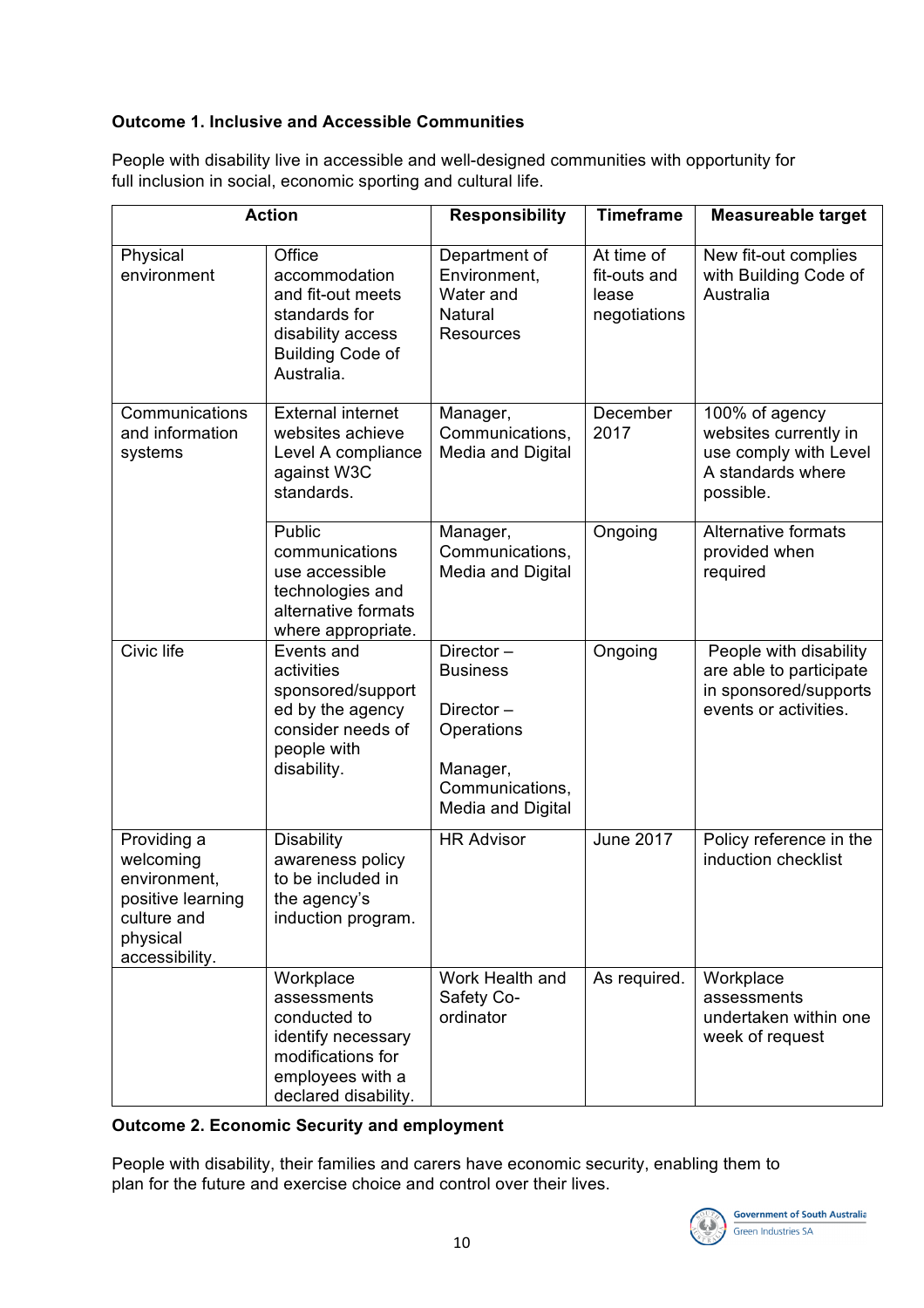|                                                                                                               | <b>Action</b>                                                                                                                                                                                                                                                               | <b>Responsibility</b>         | <b>Timeframe</b> | <b>Measurable</b><br>target                                                                |
|---------------------------------------------------------------------------------------------------------------|-----------------------------------------------------------------------------------------------------------------------------------------------------------------------------------------------------------------------------------------------------------------------------|-------------------------------|------------------|--------------------------------------------------------------------------------------------|
| Promoting<br>workforce<br>diversity,<br>becoming an<br>employer of<br>choice.                                 | Advertising<br>template to be<br>developed for<br><b>GISA</b> vacancies<br>advertised on<br>Jobs SA will have<br>a statement<br>encouraging<br>people with<br>disability to apply<br>(other advertising<br>templates will<br>include the same<br>statement as<br>required). | <b>HR Advisor</b>             | <b>June 2017</b> | <b>Statement</b><br>included in<br>standard<br>advertising<br>templates                    |
| <b>Disability</b><br>awareness<br>and disability<br>discrimination<br>awareness<br>training for all<br>staff. | Invite the South<br><b>Australian Equal</b><br>Opportunity<br>Commission to<br>provide training or<br>awareness<br>raising sessions<br>for staff.                                                                                                                           | Director -<br><b>Business</b> | Ongoing          | Staff have<br>increased<br>awareness of<br>challenges face<br>by people with<br>disability |
| Ensuring<br>accessible<br>workplaces,<br>timely<br>modifications<br>and flexible<br>job design.               | Agency staff have<br>access to Special<br>Leave to care for<br>a family member<br>with disability.<br>When need<br>arises agency<br>staff to use<br>Special Leave to<br>attend<br>appointments for<br>their disability. <sup>1</sup>                                        | <b>Chief Executive</b>        | On going         | Percentage of<br>staff accessing<br><b>Special Leave</b><br>provisions                     |
|                                                                                                               | Meet with<br>employees with<br>disability for<br>feedback on the<br>DAIP and<br>suggestions for<br>improvement.                                                                                                                                                             | Director -<br><b>Business</b> | As needed        | Meetings<br>scheduled as<br>needed.                                                        |

## **Outcome 3. Rights Protection, Justice and Legislation**

People with disability have their rights upheld, promoted and protected.

| <b>Actions</b> | <b>Responsibility</b> | Timeframe | <b>Measurable</b> |
|----------------|-----------------------|-----------|-------------------|
|                |                       |           | target            |

 $1$  Referenced in DCSI HR policies.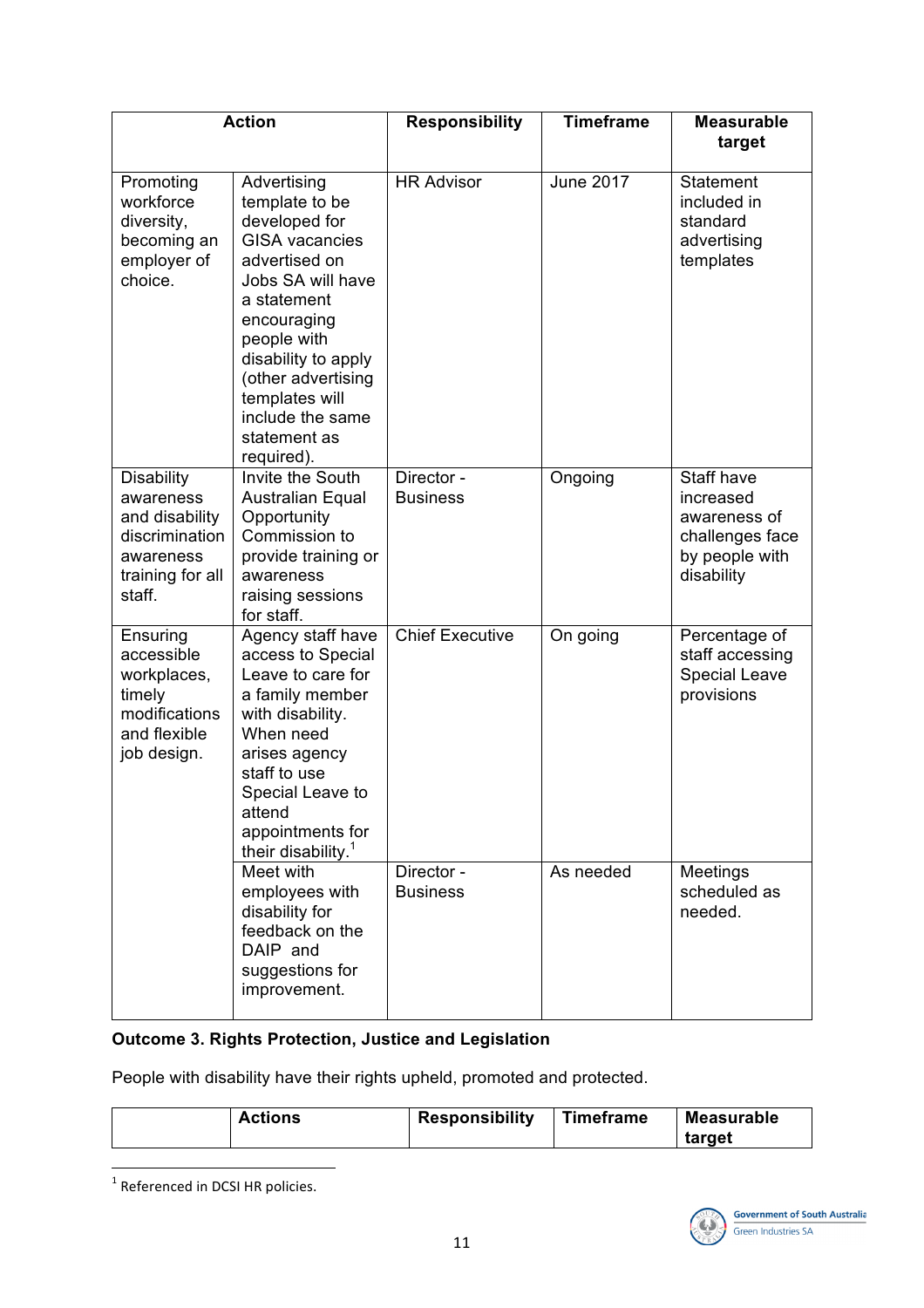| Policies in<br>place so that<br>people with<br>disability are<br>safe from<br>harm,<br>exploitation<br>and neglect. | Review agency<br>policies, procedures<br>and practices to<br>ensure the needs of<br>people with disability<br>have been<br>addressed:<br><b>Ensure HR</b><br>policies and<br>procedures are<br>mindful of the<br>requirements of<br>staff with<br>disability.<br>Support<br>managers who<br>have staff with<br>disability. | <b>HR Advisor</b>             | Review by<br>2021-22 | Up to date<br>policies and<br>procedures                            |
|---------------------------------------------------------------------------------------------------------------------|----------------------------------------------------------------------------------------------------------------------------------------------------------------------------------------------------------------------------------------------------------------------------------------------------------------------------|-------------------------------|----------------------|---------------------------------------------------------------------|
|                                                                                                                     | Develop a draft<br>Disability Policy for<br>Green Industries SA.                                                                                                                                                                                                                                                           | Director -<br><b>Business</b> | By June 2017         | Whole-of-<br>agency policy<br>endorsed by<br>the Chief<br>Executive |

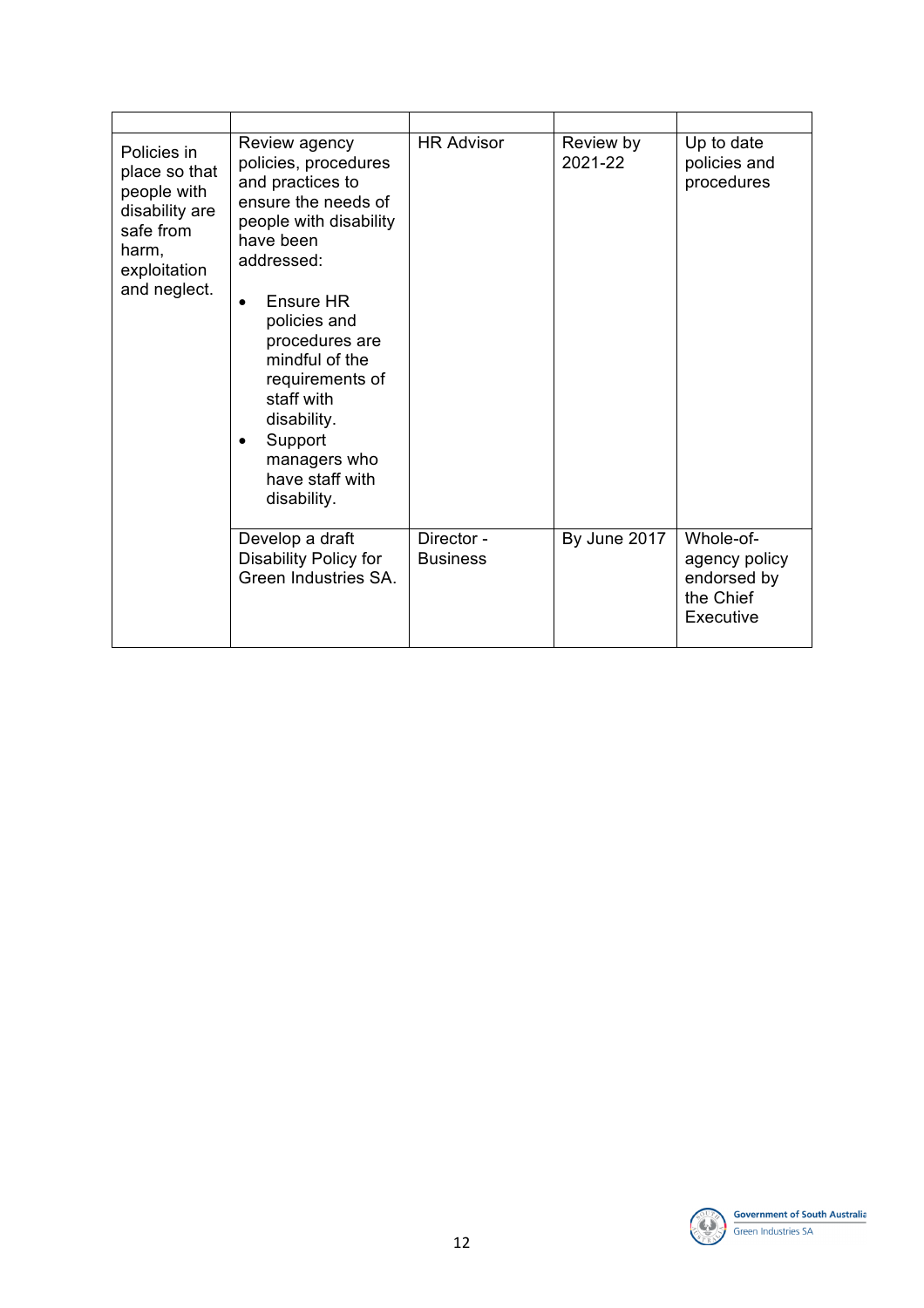## **Outcome 4. Personal and Community Support**

People with disability, their family and carers have access to a range of support to assist them to live independently and actively engage in their communities.

|                                                                                                               | <b>Actions</b>                                                                                                                                                                       | <b>Responsibility</b>                             | <b>Timeframe</b> | <b>Measurable</b><br>target                                                                               |
|---------------------------------------------------------------------------------------------------------------|--------------------------------------------------------------------------------------------------------------------------------------------------------------------------------------|---------------------------------------------------|------------------|-----------------------------------------------------------------------------------------------------------|
| <b>Disability</b><br>awareness<br>and disability<br>discrimination<br>awareness<br>training for all<br>staff. | Promote the Disability<br><b>Access and Inclusion</b><br>Plan in the agency<br>through:<br>Discussion at staff<br>meeting/s<br><b>Chief Executive</b><br>endorsement of the<br>DAIP. | Director -<br><b>Business</b>                     | Ongoing          | Staff meeting<br>minutes<br>Endorsement<br>by the Chief<br>Executive                                      |
|                                                                                                               | Special Leave with<br>Pay approved for<br>caring for a dependent<br>with disability in line<br>with Commissioner's<br>Determination $3.12$                                           | <b>Chief Executive</b>                            | Ongoing          | Delegates to<br>approve<br><b>Special Leave</b><br>With Pay<br>requests in line<br>with current<br>policy |
|                                                                                                               | Workplace<br>assessments<br>conducted to identify<br>necessary<br>modifications for<br>employees with a<br>declared disability.                                                      | <b>Work Health</b><br>and Safety Co-<br>ordinator | As required.     | Workplace<br>assessments<br>undertaken<br>within one<br>week of<br>request                                |

<sup>2&</sup>lt;br>http://publicsector.sa.gov.au/documents/20161102-determination-3-1-hours-of-work-overtime-and-leave-pdf- $1mb/$ 

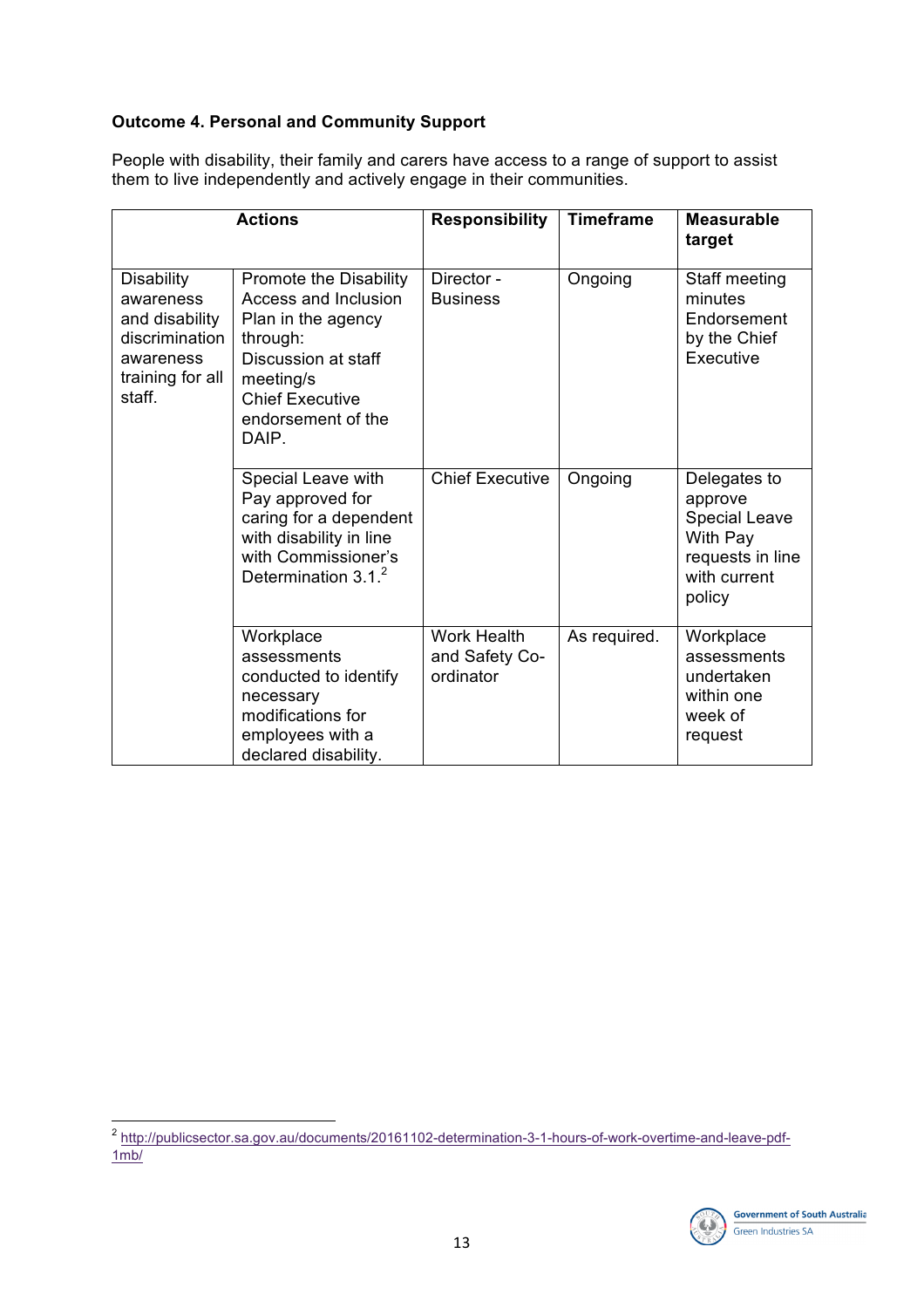## **Outcome 5. Learning and skills**

People with disability achieve their full potential through their participation in an inclusive, high quality, education system that is responsive to their needs. People with disability have opportunities to continue learning throughout their lives.

|                                                                                                             | <b>Actions</b>                                                                                                                                                                                                                                                                                                                                                                                                                                                                | <b>Responsibility</b>                            | <b>Timeframe</b> | <b>Measurable</b><br>target                             |
|-------------------------------------------------------------------------------------------------------------|-------------------------------------------------------------------------------------------------------------------------------------------------------------------------------------------------------------------------------------------------------------------------------------------------------------------------------------------------------------------------------------------------------------------------------------------------------------------------------|--------------------------------------------------|------------------|---------------------------------------------------------|
| People with<br>disability<br>have<br>opportunities<br>to continue<br>learning<br>throughout<br>their lives. | Ensure that the agency's<br>websites comply with the State<br>Government's website<br>standards and adhere to the<br>conformance of the Level A of<br>the W3C guidelines:<br>www.greenindustries.sa.gov.au<br>www.sharensave.com.au<br>Ensure that electronic and<br>traditional communication<br>complies with relevant<br>guidelines for visual<br>impairment (typeface size and<br>style and colour choice and<br>contrast) – standards to be<br>developed for legibility. | Manager,<br>Communications,<br>Media and Digital | Ongoing          | Qualitative<br>data to<br>demonstrate<br>compliance.    |
|                                                                                                             | Where appropriate and<br>practical, supply information in<br>alternative formats. Ensure that<br>interpreter services are<br>engaged if and when<br>requested.                                                                                                                                                                                                                                                                                                                | Manager,<br>Communications,<br>Media and Digital | Ongoing          | Qualitative<br>data to<br>demonstrate<br>compliance.    |
|                                                                                                             | Ensure that reports prepared<br>by consultants and contractors<br>comply with relevant guidelines<br>for visual impairment. A<br>standard guidance document is<br>to be prepared and included as<br>a Special Condition in<br>contracts where appropriate.                                                                                                                                                                                                                    | Director - Business                              | <b>June 2017</b> | Qualitative -<br>contractors<br>adhere to<br>guidelines |